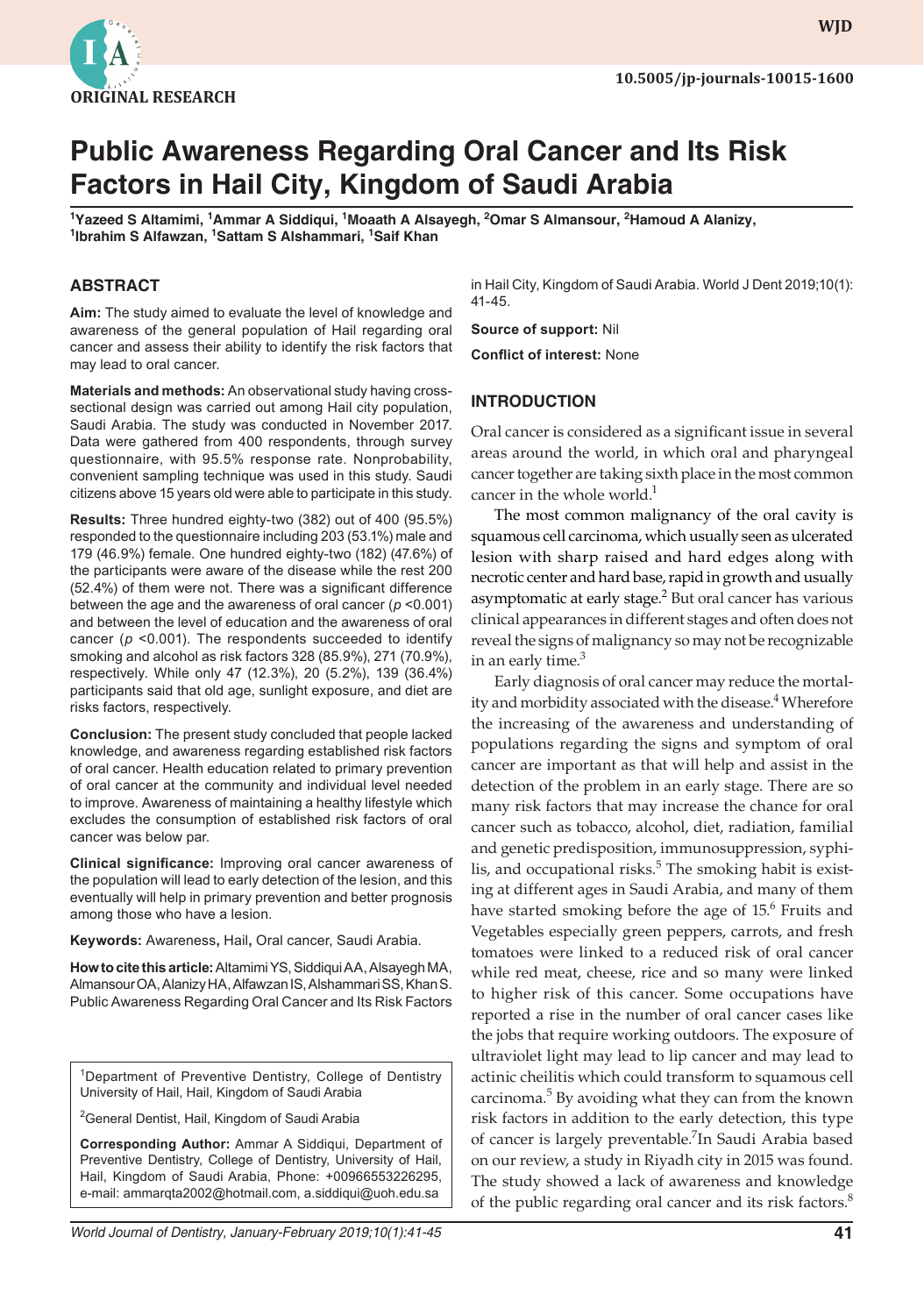To the best of knowledge, there are no studies in Hail region about oral cancer knowledge and its awareness in Hail city, so this study was conducted to evaluate the level of knowledge and awareness of the general population regarding oral cancer and its risk factors.

## **MATERIALS AND METHODS**

An observation study having cross-sectional design was carried out among Hail city population, Kingdom of Saudi Arabia. The study was conducted in November 2017. Data were gathered from 400 respondents with 95.5% response rate. Nonprobability, convenient sampling technique was used in this study. Saudi citizens above 15 years old were only the inclusive criteria for this study. Written informed consent was obtained from all the participants before data collection. Faced and content validated questionnaire was in the Arabic language comprised 16 questions divided into three parts. The first part gathered the personal information as age, gender, level of education and the smoking habit. Then the second one assessed the previous general idea and knowledge about oral cancer while the last part evaluated the knowledge regarding the risk factors that could lead to oral cancer. Data were displayed as number and percentage, Chi-square test was used. The Statistical Package for the Social Sciences (SPSS) version 20 used for data entry and analysis. A *p* value <0.05 was considered significant. Ethical approval was applied through the University of Hail, research and ethical approval committee and was guaranteed under an approval number H-2018-072.

#### **RESULTS**

Three hundred eighty-two (382) out of 400 (95.5%) responded to the questionnaire including 203 (53.1%) male and 179 (46.9%) female. Most of the participants had a bachelor degree (43.2%) and high school education(40.8%). One hundred fifty-five (40.6%) of the participants were from age 15 to 20, 42 (11%) from age 21 to 30, 87 (22.8%) from age 31 to 40, 79 (20.7%) from age 41 to 50 and 19 (5%) were 50 years and more. Fifty-five (14.4%) were smokers, 23 (6%) were ex-smokers while 304 (79.6%) never smoked (Table 1).

#### **General Knowledge and Awareness**

The respondents answered a question whether they are aware of oral cancer and heard about it, 182 (47.6%) of the participants were aware of the disease while the rest 200 (52.4%) of them were not. There was a significant difference between the age and the awareness of oral cancer (p <0.001) and between the level of education and the awareness of oral cancer  $(p < 0.001)$  (Table 2).

Two hundred and sixty-one (68.3%) of them agreed that oral cancer is preventable (Graph 1) and 240 (62.8%) of them mentioned that it is curable (Graph 2).

A question has been asked what they will do when they find a small lesion on their mouths, 116 (30.4%) of the participants will go immediately to a dentist or a doctor, 164 (42.9%) will wait sometimes as it is may disappear, but in contrast, 102 (26.7%) will not go until they feel pain (Graph 3).

#### **Knowledge of Risk Factors**

The respondents requested to point out any of the factors that they think it could be a risk factor for oral cancer. Three hundred twenty-eight (85.9%), 271 (70.9%) of them succeeded to identify smoking and alcohol as risk factors, respectively. Unfortunately, they could not recognize the rest of the risk factors. Only 47 (12.3%), 20 (5.2%), 139 (36.4%) said that old age, sunlight exposure, and diet are risks factors, respectively (Table 3).

#### **DISCUSSION**

The study aimed to evaluate the level of knowledge and awareness of the general population in Hail, regarding oral cancer and assess their ability to identify the risk factors that may lead to oral cancer. The early diagnosis of oral cancer is key to reduce mortality and morbidity associated with this disease (Baykul et al.). $\rm ^4$  Thus it is important to measure the increase in the awareness of populations regarding oral cancer and its risk factors as this may help in early detection or even prevention of oral cancer.

Oral cancer in Saudi Arabia does appear to be low when compared to Southeast Asian countries however it is highest among the GCC (Gulf Cooperation Council) countries (Brown et al.).<sup>9</sup>

| <b>Table 1:</b> Demographics of respondents |
|---------------------------------------------|
|---------------------------------------------|

|                    |              | n(%)       |
|--------------------|--------------|------------|
| Gender             | Male         | 203 (53.1) |
|                    | Female       | 179 (46.9) |
| Age                | $15 - 20$    | 155 (40.6) |
|                    | $21 - 30$    | 42 (11)    |
|                    | $31 - 40$    | 87 (22.8)  |
|                    | $41 - 50$    | 79 (20.7)  |
|                    | 50 and more  | 19(5)      |
| Level of education | Uneducated   | 2(0.5)     |
|                    | Primary      | 2(0.5)     |
|                    | Secondary    | 50 (13.1)  |
|                    | High school  | 156 (40.8) |
|                    | Bachelor     | 165 (43.2) |
|                    | Postgraduate | 7(1.8)     |
| Smoking            | Smoker       | 55 (14.4)  |
|                    | Ex-smoker    | 23(6)      |
|                    | Never smoked | 304 (79.6) |
|                    |              |            |

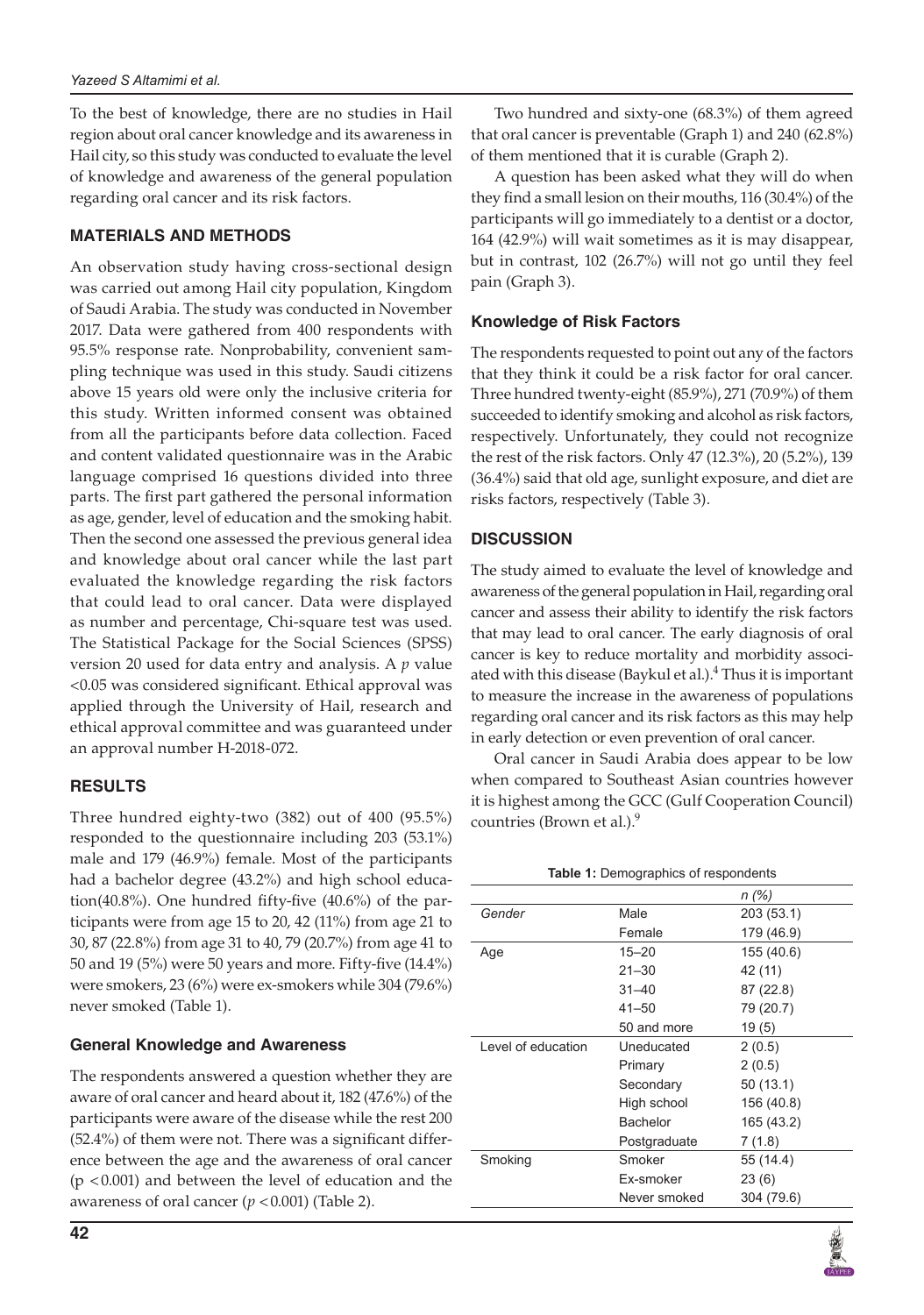*Public Awareness Regarding Oral Cancer and Its Risk Factors in Hail City, Kingdom of Saudi Arabia*

| Table 2: Awareness of respondents regarding the oral cancer according age and level of education |                 |                               |             |              |         |
|--------------------------------------------------------------------------------------------------|-----------------|-------------------------------|-------------|--------------|---------|
|                                                                                                  |                 | Are you aware of oral cancer? |             |              |         |
|                                                                                                  |                 | Yes                           | No          | Total        | p value |
| Age                                                                                              | $15 - 20$       | 44 (28.4%)                    | 111 (71.6%) | 155 (40.6%)  |         |
|                                                                                                  | $21 - 30$       | 17 (40.5%)                    | 25 (59.5%)  | 42 (11%)     |         |
|                                                                                                  | $31 - 40$       | 52 (59.8%)                    | 35 (40.2%)  | 87 (22.8%)   | < 0.001 |
|                                                                                                  | $41 - 50$       | 57 (72.2%)                    | 22 (27.8%)  | 79 (20.7%)   |         |
|                                                                                                  | 50 and more     | 12 (63.2%)                    | $7(36.2\%)$ | 19 (4.9%)    |         |
| Total                                                                                            |                 | 182 (47.6%)                   | 200 (52.4%) | 382 (100)    |         |
| Level of education                                                                               | Uneducated      | $0(0\%)$                      | $2(100\%)$  | $2(0.52\%)$  |         |
|                                                                                                  | Primary         | $1(50\%)$                     | $1(50\%)$   | 2(0.52%)     |         |
|                                                                                                  | Secondary       | 8(16%)                        | 42 (84%)    | 50 (13.09%)  | < 0.001 |
|                                                                                                  | High school     | 66 (42.31%)                   | 90 (57.69%) | 156 (40.84%) |         |
|                                                                                                  | <b>Bachelor</b> | 102 (61.82%)                  | 63 (38.18%) | 165 (43.19%) |         |
|                                                                                                  | Postgradute     | 5(71.43%)                     | 2(28.57%)   | 7 (1.83%)    |         |
| Total                                                                                            |                 | 182 (47.6%)                   | 200 (52.4%) | 382 (100)    |         |



**Graph 1:** Respondents who think that oral cancer is preventable **Graph 2:** Respondents who think that oral cancer is curable



**Graph 3:** Action of respondents when they find a small lesion in the mouth

The present study shows that 47.6% of the participants are aware of or have heard of oral cancer previously. This is nearly the same as was found in Riyadh city by a study made in 2015 which showed that 53.6% of their participants had heard of oral cancer (Al-Maweri et al.). Another study by Formosa et al., $^{10}$  in Australia revealed

*World Journal of Dentistry, January-February 2019;10(1):41-45* **43**



that 52.3% knew about oral cancer while in India which has a high rate of occurrence as it has been estimated that 83,000 cases happen every year, A study there showed that 91.2% had heard of oral cancer.

Socioeconomic factors were found to have a clear relationship with the degree of awareness of oral cancer. In our study, we found a significant difference between age and the awareness of oral cancer, and between the level of education and the awareness of oral cancer. Life experience and good education have a major role in increasing awareness of oral cancer.

Successful early diagnosis depends completely on whether the patient attends for screening examination or not. Therefore, it relies on the individual awareness to seek help (Walsh et al. 2013). $^{11}$  In case a small lesion is detected in the mouth, most of the participants had a positive attitude toward going to a dentist or a doctor either immediately or wait for some days. But 26.7% of them noted that they are not planning to meet a specialist unless they feel pain.

As the prevention is always one of our targets, the individual should develop a good lifestyle behavior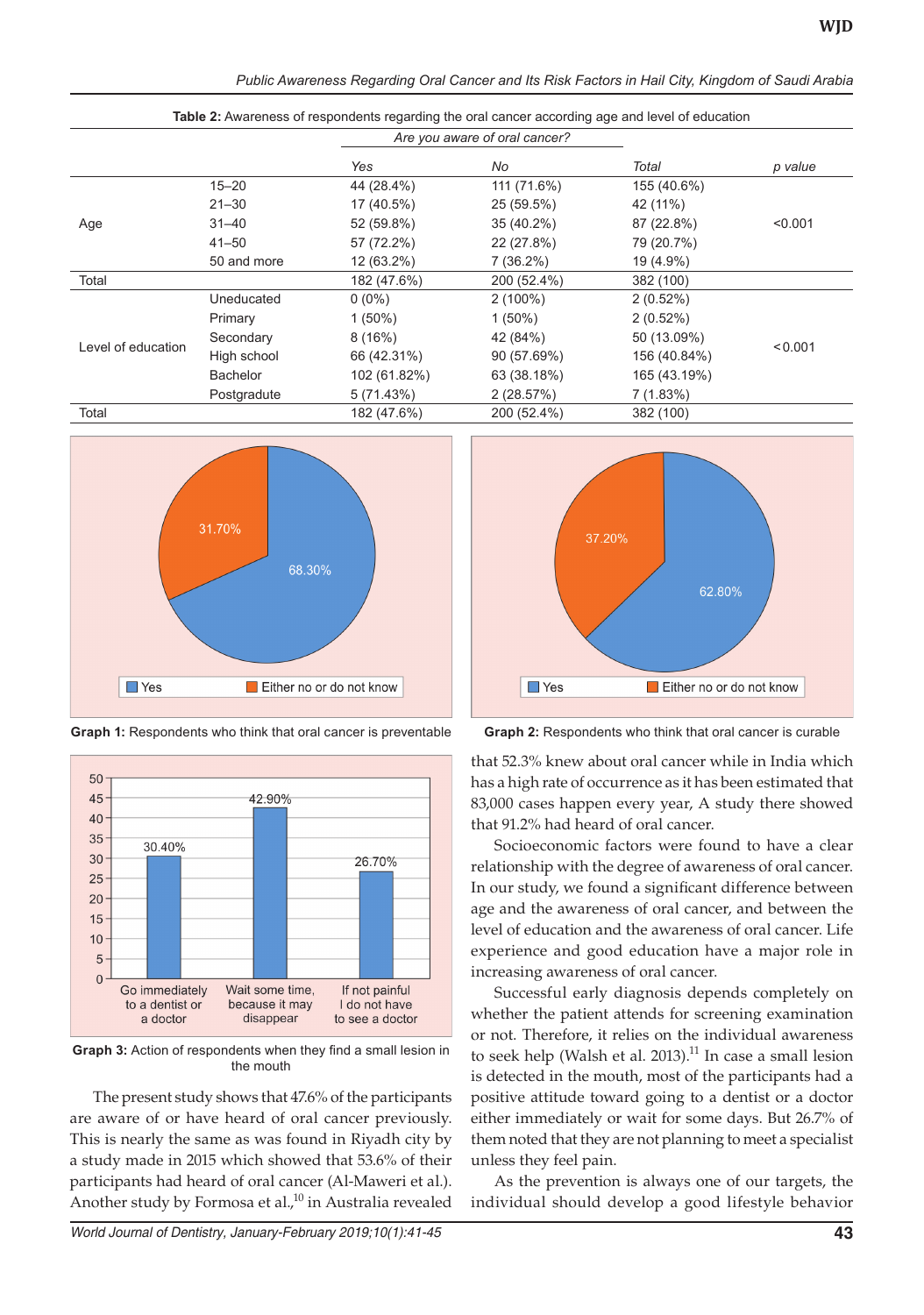| <b>Table 3:</b> The respondents' knowledge regarding risk factors of oral cancer |             |             |             |  |
|----------------------------------------------------------------------------------|-------------|-------------|-------------|--|
| <b>Risk factor</b>                                                               | Yes         | No          | Do not know |  |
| Smoking                                                                          | 328 (85.9%) | 23 (6%)     | $31(8.1\%)$ |  |
| Alcohol                                                                          | 271 (70.9%) | 39 (10.2%)  | 72 (18.8%)  |  |
| Old age                                                                          | 47 (12.3%)  | 227 (59.4%) | 108 (28.3%) |  |
| Sunlight exposure                                                                | $20(5.2\%)$ | 249 (65.2%) | 113 (29.6%) |  |
| Diet                                                                             | 139 (36.4%) | 136 (35.6%) | 107 (28%)   |  |

particularly avoiding the risk factors that are associated to oral cancer including tobacco use, alcohol drinking, betel quid chewing, low vegetable, and fruit consumption (Petti et al.).<sup>12</sup>

Nearly, 85.9%, 70.9% of the respondents succeeded to identify the smoking and alcohol as one of the risk factors, respectively. Many studies around the world showed that smoking is the highest risk factor (Al-Maweri et al., Peker et al.).<sup>13,14</sup> Although most of them identified smoking and alcohol, only 12.3%, 5.2%, 36.4% participants could recognize that old age, sunlight exposure and diet, respectively are potent risk factors which indicate lack of knowledge regarding the risk factors. Same was found by a study in Riyadh city (Warnakulasuriya et al.) $^1$  and studies in Yemen (Al-Maweri et al.),<sup>13</sup> Malaysia (Ghani et al., Turkey Peker et al.).<sup>14,15</sup>

## **CONCLUSION**

The present study concluded that people of Hail lack awareness regarding oral cancer and they have inadequate knowledge of some established risk factors of oral cancer. Oral health education is needed to increase the level of awareness and creation of a supportive environment to facilitate a healthy lifestyle among the residents of Hail.

# **Limitation of the Study**

Because of the lack of logistics and support, data were not gathered from the whole Hail region, but only from Hail city using non-probability convenient sampling technique. So the sample may not accurately represent the complete population. This can be considered as a major limitation of the present study. Other limitations may include study design bias such as respondent bias.

# **REFERENCES**

- 1. Warnakulasuriya S. Global epidemiology of oral and oropharyngeal cancer. Oral oncology. 2009;45(4):309-316.
- 2. Silva SRd, Juliano Y, Novo NF, Weinfeld I. Comparative study of knowledge about oral cancer among undergraduate dental students. Einstein (SãoPaulo). 2016;14(3):338-345.
- 3. Akbari N, Raeesi V, Khazaei T, Ramezanzadeh K, Ebrahimipour S. Evaluation of General Dentists' and Dental Specialists' Knowledge about Oral Cancer in South Khorasan-Iran 2014. Asian Pacific Journal of Cancer Prevention. 2015;16(16):6987-6990.
- 4. Baykul T, Yilmaz H, Aydin Ü, Aydin M, Aksoy M, Yildirim D. Early diagnosis of oral cancer. Journal of International Medical Research. 2010;38(3):737-749.
- 5. Kumar M, Nanavati R, Modi TG, Dobariya C. Oral cancer: Etiology and risk factors: A review. Journal of Cancer Research and Therapeutics. 2016;12(2):458.
- 6. Bassiony MM. Smoking in Saudi Arabia. Saudi medical journal. 2009;30(7):876-881.
- 7. Agrawal M, Pandey S, Jain S, Maitin S. Oral cancer awareness of the general public in Gorakhpur city, India. Asian Pacific Journal of Cancer Prevention. 2012;13(10):5195-5199.
- 8. Al-Maweri, Sadeq Ali, Bassel Tarakji, Anas B. Alsalhani, Hashem M. Al-Shamiri, Nader Ahmed Alaizari, M. A. Altamimi, and Shourouk Darwish. "Oral cancer awareness of the general public in Saudi Arabia." Asian Pac J Cancer Prev 16, no. 8 (2015): 3377-3381.
- 9. Brown A, Ravichandran K, Warnakulasuriya S. The unequal burden related to the risk of oral cancer in the different regions of the Kingdom of Saudi Arabia. Community dental health. 2006 Jun 1;23(2):101.
- 10. Formosa J, Jenner R, Nguyen-Thi MD, Stephens C, Wilson C, Ariyawardana A. Awareness and Knowledge of Oral Cancer and Potentially Malignant Oral Disorders among Dental Patients in Far North Queensland, Australia. Asian Pacific journal of cancer prevention: APJCP. 2015;16(10):4429-4434.
- 11. Walsh T, Liu JL, Brocklehurst P, Glenny AM, Lingen M, Kerr AR, Ogden G, Warnakulasuriya S, Scully C. Clinical assessment to screen for the detection of oral cavity cancer and potentially malignant disorders in apparently healthy adults. Cochrane Database Syst Rev. 2013 Jan 1;11.
- 12. Petti S. Lifestyle risk factors for oral cancer. Oral oncology. 2009 May 31;45(4):340-350.
- 13. Al-Maweri SA, Addas A, Tarakji B, Abbas A, Al-Shamiri HM, Alaizari NA, Shugaa-Addin B. Public awareness and knowledge of oral cancer in Yemen. Asian Pac J Cancer Prev. 2014 Jan 1;15:10861-10865.
- 14. Peker I, Alkurt MT. Public awareness level of oral cancer in a group of dental patients. J Contemp Dent Pract. 2010 Mar 1;11(2):49-56.
- 15. Ghani WM, Doss JG, Jamaluddin M, Kamaruzaman D, Zain RB. Oral cancer awareness and its determinants among a selected Malaysian population. Asian Pacific Journal of Cancer Prevention. 2013;14(3):1957-1963.